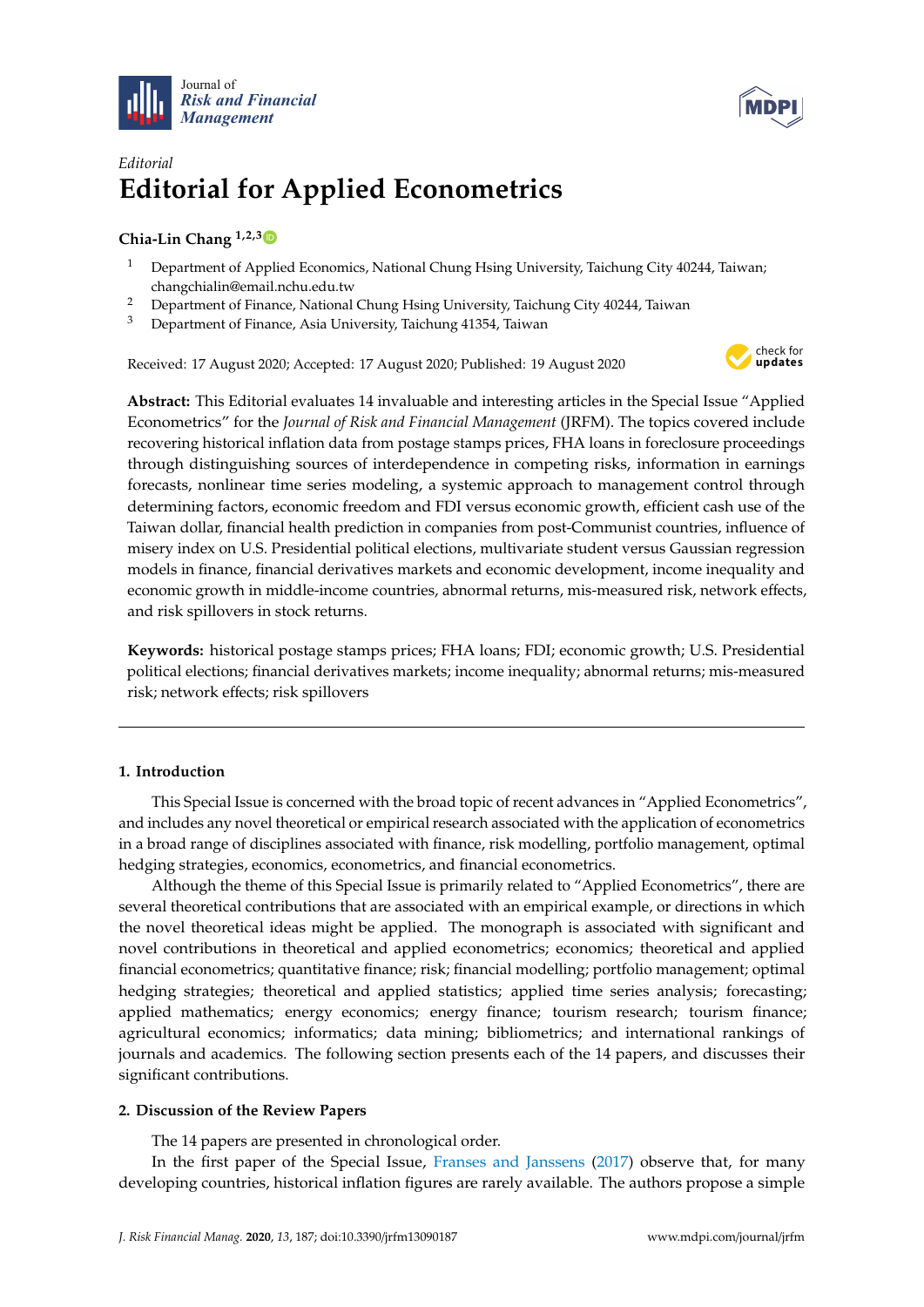method that aims to recover such figures of inflation using prices of postage stamps issued in earlier years. They illustrate their method for Suriname, where annual inflation rates are available for 1961 until 2015, and where fluctuations in inflation rates are prominent. The authors estimate the inflation rates for the sample from the period 1873 to 1960. The main finding is that high inflation periods usually last no longer than 2 or 3 years. An Exponential Generalized Autoregressive Conditional Heteroscedasticity (EGARCH) model for the recent sample and for the full sample with the recovered inflation rates shows the relevance of adding the recovered data.

[Deng and Haghani](#page-4-1) [\(2018\)](#page-4-1) note that a mortgage borrower has several options once a system of foreclosure proceedings is initiated, mainly default and prepayment. Using a sample of FHA mortgage loans, the authors develop a dependent competing risks framework to examine the determinants of time to default and time to prepayment once the foreclosure proceedings is initiated. More importantly, they examine the interdependence between default and prepayment, through both the correlation of the unobserved heterogeneity terms and the preventive behavior of the individual mortgage borrowers. It is found that time to default and time to prepayment are affected by several factors, such as the Loan-To-Value ratio (LTV), FICO score and unemployment rate. In addition, they find strong evidence that supports the existence of interdependence between the default and prepayment hazards through both the correlation of the unobserved heterogeneity terms and the preventive behavior of individual mortgage borrowers. The paper shows that neglecting the interdependence through the preventive behavior of the individual mortgage borrowers can lead to biased estimates and misleading inference.

[De Bruijn and Franses](#page-4-2) [\(2018\)](#page-4-2) construct forecasts of earnings forecasts using data on 406 firms and forecasts made by 5419 individuals with, on average, 25 forecasts per individual. The authors verified previously found predictors, which are the average of the most recent available forecast for each forecaster, and the difference between the average and the forecast that this forecaster previously made. The authors extended the knowledge base by analyzing the unpredictable component of the earnings forecast. They found that for some forecasters the unpredictable component can be used to improve upon the predictable forecast, but they also found that this property is not persistent over time. Hence, a user of the forecasts cannot trust that the forecaster will remain of forecasting value. The authors found that, in general, the larger the unpredictable component, the larger the forecast error, while small unpredictable components can lead to gains in forecast accuracy. Based on these results, the authors formulate the following practical guidelines for investors: (i) for earnings analysts themselves, it seems to be safest to not make large adjustments to the predictable forecast, unless one is very confident about the additional information; and (ii) for users of earnings forecasts, it seems best to only use those forecasts that do not differ much from their predicted values.

[Mukhopadhyay and Parzen](#page-4-3) [\(2018\)](#page-4-3) develop a new comprehensive approach to nonlinear time series analysis and modeling. The authors introduce novel data-specific, mid-distribution-based Legendre Polynomial (LP)-like nonlinear transformations of the original time series  ${Y(t)}$  that enable us to adapt all the existing stationary linear Gaussian time series modeling strategies and make them applicable to non-Gaussian and nonlinear processes in a robust fashion. The emphasis of the present paper is on empirical time series modeling via the algorithm LPTime. They demonstrate the effectiveness of our theoretical framework using daily S&P 500 return data between 2 January 1963 and 31 December 2009. The proposed LPTime algorithm systematically discovers all the 'stylized facts' of the financial time series automatically, all at once, which were previously noted by many researchers one at a time.

[Bostan et al.](#page-4-4) [\(2018\)](#page-4-4) analyse the influence of the main factors on management control used in optimization activities, in order to reach the strategic goals of a company. Agency, transactional costs and contingency theories have been analysed from the traditional perspective. This paper reviewed resource-based, institutional, planned behaviour and upper echelon theories, and underlined the main features of management control processes. Empirical evaluation was conducted using data collected from interviews of top management of the main and secondary segments of the Bucharest Stock Exchange. Consequently, the authors showed the specific features of the systemic approach to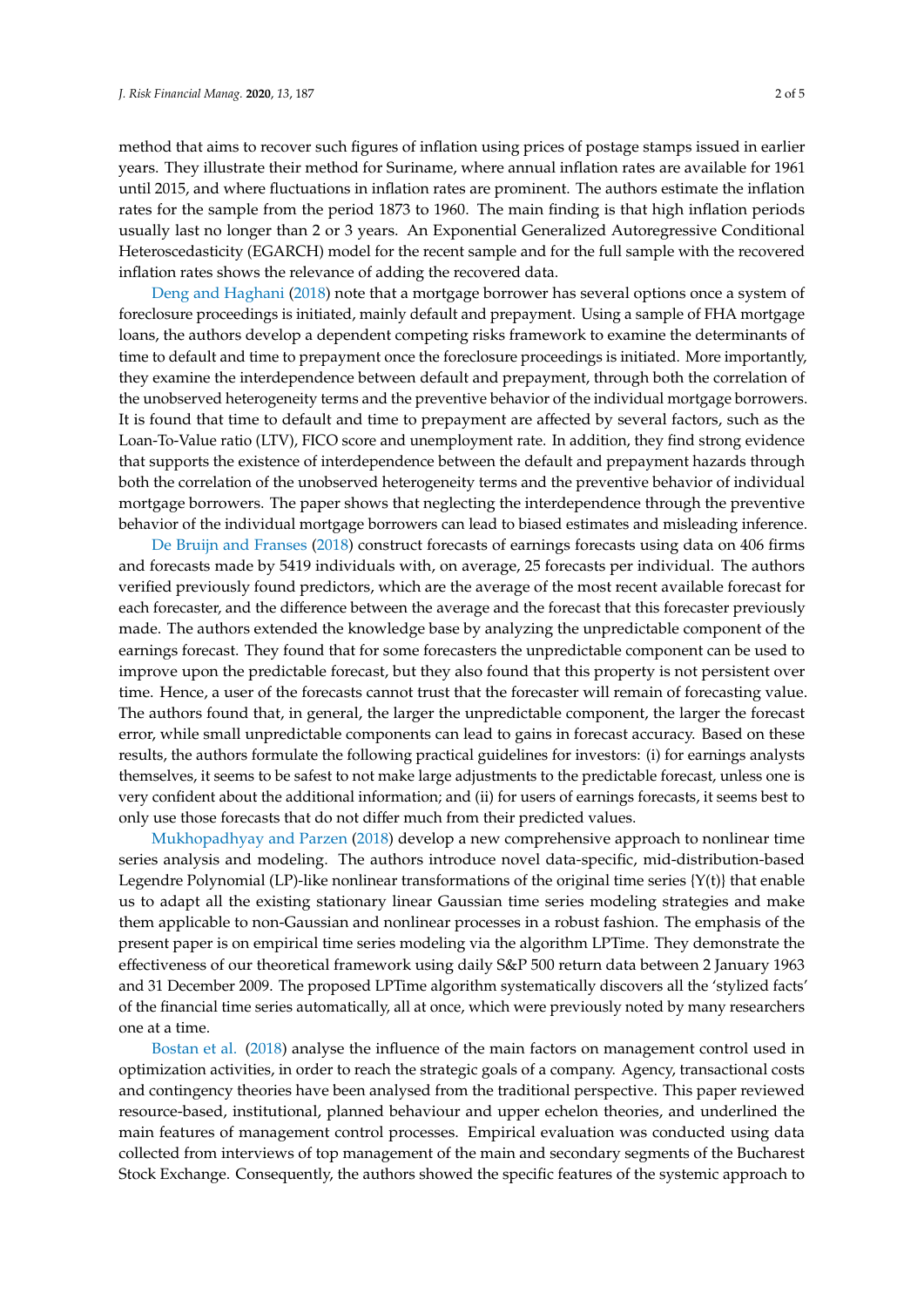management control by means of its determining factors: control environment, management strategies and budgetary system, operational control and the performance appraisal system.

[Dkhili and Dhiab](#page-4-5) [\(2018\)](#page-4-5) explain the role of economic freedom in attracting foreign investments, and thus raising the level of economic growth. Through a study based on a sample composed of the Gulf Cooperation Council (GCC) countries. A standard model consisting of GCC countries (Saudi Arabia, United Arab Emirates, Qatar, Kuwait, and Oman) was used during the period from 1995 to 2017. The authors based on the analytical descriptive and used a multivariate analysis based on the panel unit root test, the cointegration and finally the regression Fully Modified Ordinary Least Squares (FMOLS) and Dynamic Ordinary Least Squares (DOLS) following the existence of a long-term integration, which includes the modern standard methods to determine the role of economic freedom in raising foreign direct investment and thus economic growth in the second stage. The research findings from GCC countries support the literature, suggesting that there are indeed some indications that greater levels of economic freedom support higher rates of economic growth in a country.

[Franses and Welz](#page-4-6) [\(2019\)](#page-4-6) consider the case where two banknotes and two coins of the New Taiwan Dollar are infrequently (if at all) used in Taiwan when people make cash payments. This paper examines the effect of this behavior on the efficiency of cash payments. The results are compared with the Euro, where the two highest and two lowest tokens are also rarely used. The authors find for Taiwan that inefficiency increases with 60.7%, while for the Euro it is only 25.3%. The main reason for this is that two of the rarely used coins and notes in Taiwan are in the middle of the denominational range, whereas for the Euro, these tokens concern the ends of that range.

[Csikosova et al.](#page-4-7) [\(2019\)](#page-4-7) view the financial health of a company as the ability to maintain a balance against changing conditions in the environment and, at the same time, in relation to everyone participating in the business. In the evaluation of financial health and prediction of financial problems of the companies, various indexes are used that can serve as input for expert estimation or creation of various models using, for example, multi-dimensional statistical methods. The practical application of the proper method for evaluation of financial health has been analysed in post-communist countries, since they have common historic experiences and economic interests. During the research, we followed up the following indexes: Altman model, Taffler model, Springate model, and the index IN, based on multi-dimensional discrimination analysis. From the research results there is obvious a necessity to combine available methods in post-communist countries and at least to partially eliminate their disadvantages. Experiences from prediction models have proved their relatively high prediction ability, but only in perfect conditions, which cannot be affirmed in post-communist countries. The task remains to modify existing indexes to concrete situations and problems of the individual industries in the chosen countries, which have unique conditions for business making.

[Adrangi and Macri](#page-4-8) [\(2019\)](#page-4-8) determine whether a United States President's job approval rating is influenced by the Misery Index. This hypothesis is examined in two ways. First, the authors use a nonlinear model that includes several macroeconomic variables: the current account deficit, exchange rate, unemployment, inflation, and mortgage rates. Second, they employ probit and logit regression models to calculate the probabilities of U.S. Presidents' approval ratings to the Misery Index. The results suggest that Layton's model does not perform well when adopted for the United States. Conversely, the probit and logit regression analysis suggests that the Misery Index significantly impacts the probability of the approval of U.S. Presidents' performances.

In order to model multivariate, possibly heavy-tailed data, [Nguyen et al.](#page-4-9) [\(2019\)](#page-4-9) compare the multivariate normal model (N) with two versions of the multivariate Student model: the independent multivariate Student (IT) and the uncorrelated multivariate Student (UT). After recalling some facts about these distributions and models, known but scattered in the literature, the authors prove that the maximum likelihood estimator of the covariance matrix in the UT model is asymptotically biased and propose an unbiased version. They provide implementation details for an iterative reweighted algorithm to compute the maximum likelihood estimators of the parameters of the IT model. The authors present a simulation study to compare the bias and root mean squared error of the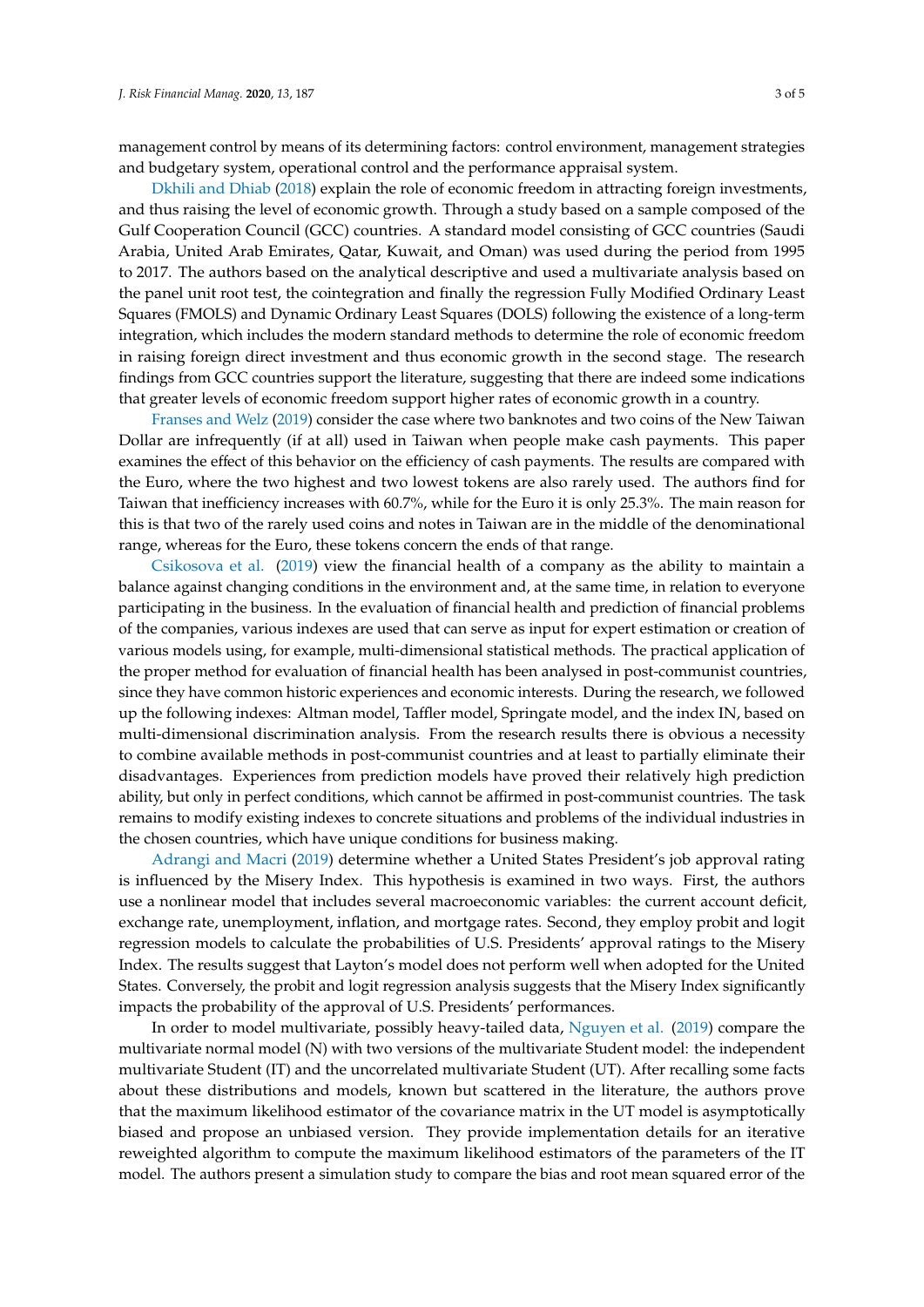ensuing estimators of the regression coefficients and covariance matrix under several scenarios of the potential data-generating process, misspecified or not. They propose a graphical tool and a test based on the Mahalanobis distance to guide the choice between the competing models, and also present an application to model vectors of financial assets returns.

[Vo et al.](#page-4-10) [\(2019b\)](#page-4-10) observe that, over the last three decades, China and India have attained economic power close to that of Japan and the U.S. During this period, the importance of the derivatives market within the financial market has been widely recognized. However, little supporting evidence is available on its economic effects. This paper investigates the dynamic relationship between the derivatives markets and economic development in these four large economies, which the authors consider together as the China, India, Japan, and the U.S. (CIJU) group. They use a Granger-causality test in the framework of a vector error correction model (VECM) to examine this causal and dynamic relation with data for the period 1998Q1 to 2017Q4. Derivative markets are found to positively contribute to economic development in the short term in the U.S., Japan, and India, but the effect disappears in the long term. In China, the derivatives market has a negative effect on economic development in the short run. However, in the long term, the authors observe a positive effect from the derivatives market on economic development based on two long-term estimation techniques, namely, dynamic ordinary least squares and fully modified ordinary least squares. The development of derivative markets also causes growth volatility in India, both in the short and long term.

[Vo et al.](#page-4-11) [\(2019a\)](#page-4-11) view income inequality in many middle-income countries as having increased at an alarming level. While the time series relationship between income inequality and economic growth has been extensively investigated, the causal and dynamic link between them, particularly for the middle-income countries, has been largely ignored in the current literature. The paper was conducted to fill in this gap on two different samples for the period from 1960 to 2014: (i) a full sample of 158 countries; and (ii) a sample of 86 middle-income countries. The Granger causality test and a system generalized method of moments (GMM) are utilized in this study. The findings from the paper indicate that causality is found from economic growth to income inequality and vice-versa in both samples of countries. In addition, this study also finds that income inequality contributes negatively to economic growth in the middle-income countries in the research period.

[Olayungbo](#page-4-12) [\(2019\)](#page-4-12) investigates the relative Granger causal effects of oil price on exchange rate, trade balance, and foreign reserve in Nigeria. The author used seasonally adjusted quarterly data from 1986Q4 to 2018Q1 to remove predictable changes in the series. Given the non-stationarity of our variables, he found cointegration to exist only between oil price and foreign reserve. The presence of cointegration implied the existence of long run relationship between the variables. The Granger causality result showed that oil price strongly caused foreign reserve in the short period. However, no Granger causal relationships were found between oil price and trade balance and for oil price and exchange rate. The implication of the result is that the Nigerian government should not rely solely on oil price to sustain reserves, but diversify the economy towards non-resource production and export for foreign exchange generation.

[Bhattacharjee and Roy](#page-4-13) [\(2019\)](#page-4-13) observe that the recent event study literature has highlighted abnormal stock returns, particularly in short event windows. A common explanation is the cross-correlation of stock returns that is often enhanced during periods of sharp market movements. This suggests the misspecification of the underlying factor model, typically the Fama-French model. By drawing upon the recent panel data literature with cross-section dependence, the authors argue that the Fama-French factor model can be enriched by allowing explicitly for network effects between stock returns. They show that recent empirical work is consistent with the above interpretation, and advance some hypotheses along which new structural models for stock returns may be developed. Applied to data on stock returns for the 30 Dow Jones Industrial Average (DJIA) stocks, their framework provides exciting new insights.

**Funding:** This research received no external funding.

**Acknowledgments:** The author wishes to thank Michael McAleer for helpful comments and suggestions, and acknowledges the financial support of the Ministry of Science and Technology (MOST), Taiwan.